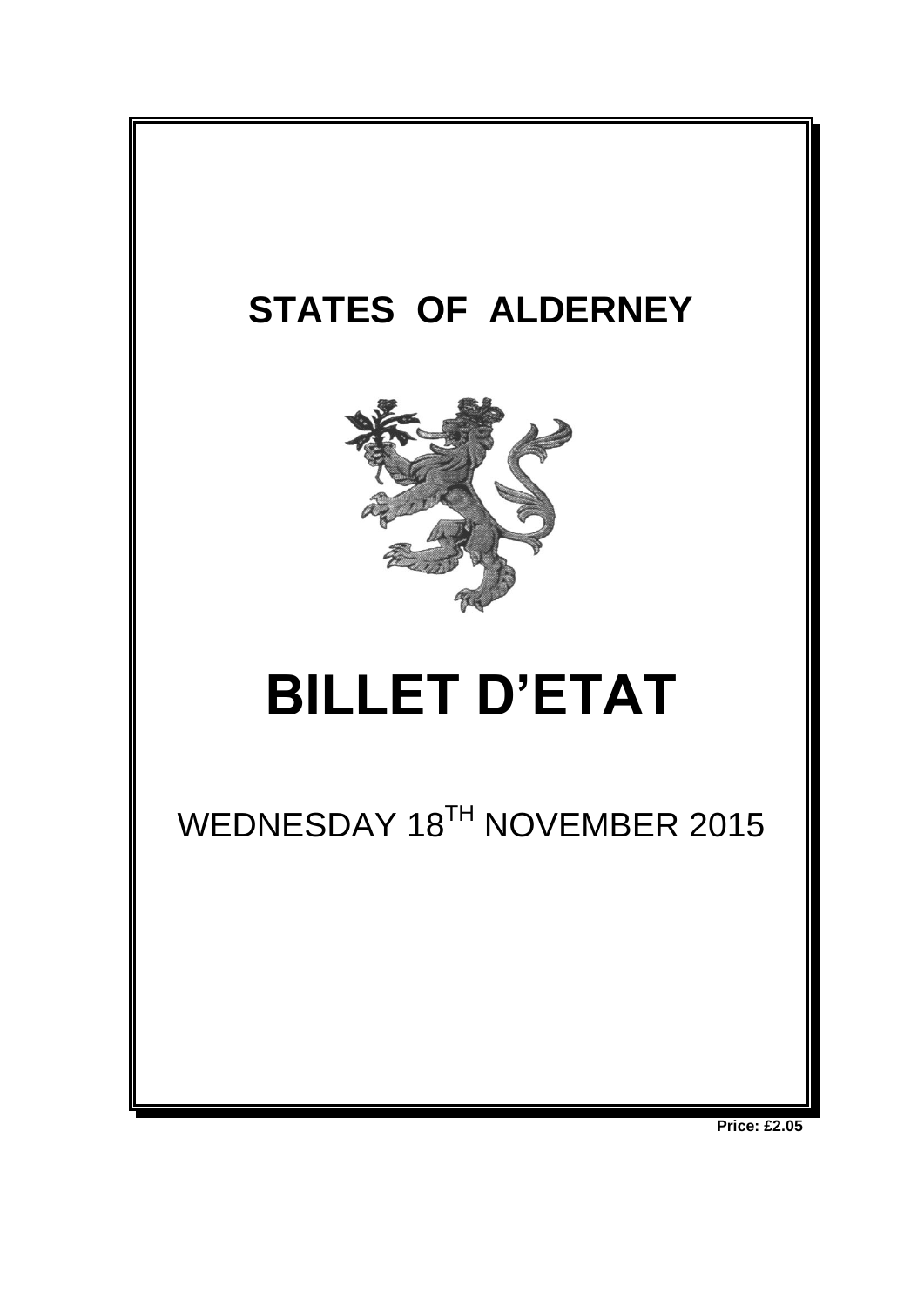# **STATES OF ALDERNEY**

## **BILLET D'ETAT FOR WEDNESDAY 18TH NOVEMBER 2015**

#### **Members of the States:**

I have the honour to inform you that the Meeting of the States will be held at 5:30 pm on Wednesday  $18<sup>th</sup>$  November 2015. This will be preceded by the People's Meeting, which will be held on Wednesday 11<sup>th</sup> November 2015 at 7:00 pm in the Island Hall.

> W Stuart Trought **President**

## **Item I Alderney Electricity Limited – Capital Funding for Improvements to Distribution Grid**

#### **The following letter was received from Mr Neil Harvey, Chairman of the Policy and Finance Committee:-**

*"The States of Alderney are the majority shareholders in Alderney Electricity Limited (AEL) and therefore has a responsibility to ensure that the Company can continue*  to "maintain a supply of electricity for the use of all consumers for the time being *entitled to be supplied" (The Alderney Electricity Concession Law, 1953, paragraph 16, section (2)) and for those consumers that may become so entitled in the future.*

In order to ensure continued and safe supply of electricity on the Island the *Company has highlighted significant improvements required to the distribution grid. The Policy & Finance Committee has agreed that those improvements should be funded by the States of Alderney, in order to ensure no additional costs are transferred to AEL consumers.*

*The Policy and Finance Committee have agreed, subject to approval being granted by the States of Alderney and the completion of the relevant legal agreements, to acquire the assets comprising the upgraded electricity distribution grid. On completion of the upgrade programme, in return for meeting the funding shortfall, those assets will be leased back to AEL such that they may continue to operate the network on the States of Alderney's behalf.*

*The table below illustrates the drawdown amount required per annum from the States of Alderney over the 3 year period:-*

|                 | 2015    | 2016     | 2017     | Total      |
|-----------------|---------|----------|----------|------------|
|                 |         |          |          |            |
| Phases $1 - 2$  | £20,000 |          |          |            |
| Phases 3-7      |         | £340.000 |          |            |
| Phases $8 - 10$ |         |          | £840,000 |            |
| Total           |         |          |          | £1,200,000 |

*Principal Terms of Lease - Under the terms of the operating lease AEL will be responsible for:-*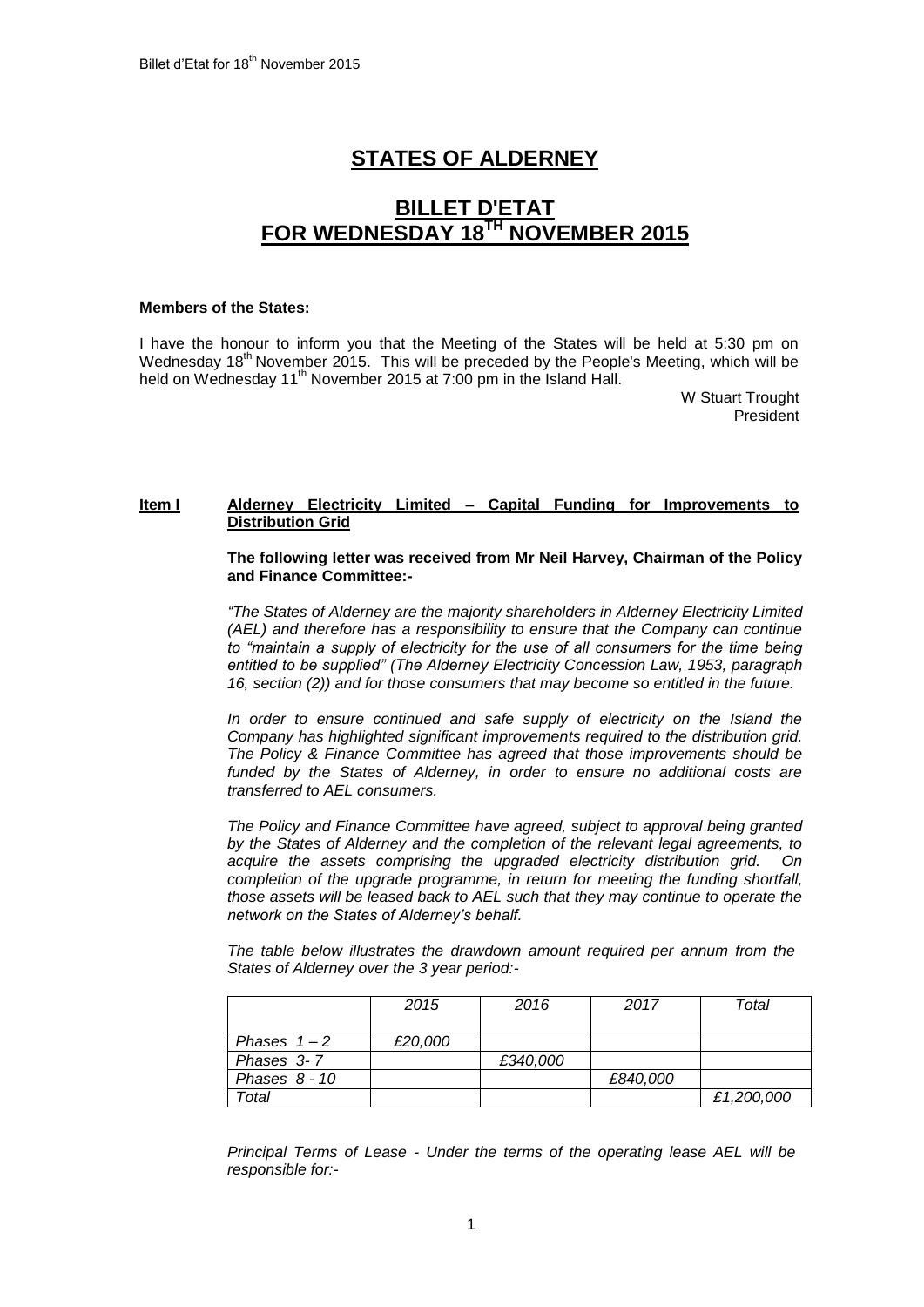- *Continuing to meet the company's obligations under the Alderney Electricity Concession Law 1953.*
- *Maintaining the functionality of the electricity distribution grid including any additions to the grid made, for example, following building developments.*
- *Ensuring that components of the grid are replaced at the end of their service life maintaining the same level of functionality.*
- *To meet all the revenue and capital costs associated with the maintenance and repair of the electricity distribution grid.*
- *AEL will submit quarterly progress reports detailing performance against programme and financial budgets.*
- *Progress will be subject to full audit and certification.*

*Initial discussions with the States of Guernsey via the Alderney Liaison Group, confirm that they are in agreement in principle with the above proposal. However it is noted that the States of Guernsey's final approval for the scheme will also be required, both as the second largest shareholder, and also for procurement purposes.*

*The issue has also highlighted the requirement for a full review of the Concession*  Law to be carried out at some future stage, however this is subject to further *debate.*

*Further details of the proposed programme are given in the attachment, appendix A, to this letter of recommendation.*

*I* would be grateful if this could be placed before the States at its November meeting *together with appropriate propositions.*

> *Neil Harvey Chairman, Policy & Finance Committee"*

**The States of Alderney is asked to approve:-**

- **1. Granting Alderney Electricity Limited a maximum of £1.2M over the three years 2015 to 2017, to be funded from the States of Alderney Capital Account, and reflected accordingly in the revised budget.**
- **2. Authorising the Chief Executive of the States of Alderney, in conjunction with the legal advisors of the States of Alderney, to agree and sign the Heads of Terms of Agreement and associated contracts.**
- **3. Authorising the Chief Executive of the States of Alderney, in conjunction with the legal advisors of the States of Alderney, to agree and sign the fully repairing lease on transfer of the assets.**

#### **Item II Proposed increase in Water Rates**

**The following letter was received from Mrs Norma Paris, Deputy Chairman of the General Services Committee:-**

*"The States is requested to review the Water Rate charges annually, as part of the budget process, taking into account anticipated expenditure as predicted by the Water Board Management.* 

*As previously reported the operating deficit had risen to £105K in 2006, which necessitated several years of 10% increases, reducing to 5% in 2011 & 2012, and 2.1% in 2013 & 2014.*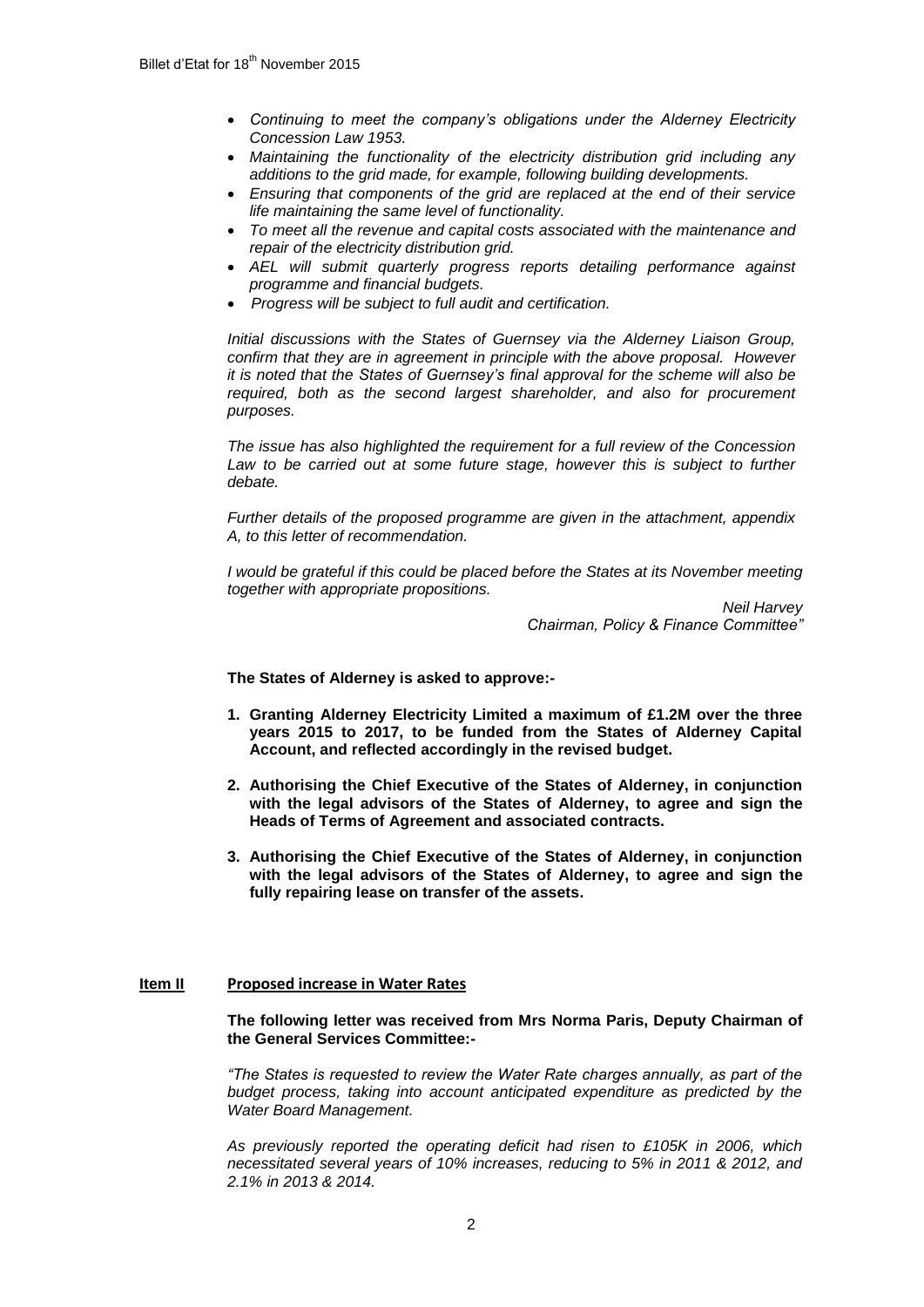*In considering the Budget for 2016, the Board are proposing to continue with this level of increase at 2% this year, to ensure the Water Board continues to meet its annual operating costs in any given year and to avoid a similar situation occurring again. This increase together with significant reductions in expenditure, to the minimum level required to operate the service, is anticipated to achieve a small operating surplus for 2016.*

*However, in reviewing the fees this year, the Water Board are proposing other amendments rather than apply a 2% increase across the board to all charges.* 

*The first proposal relates to garden/domestic hose charges, which are currently set at 50% of the minimum charge (currently £28.85 per quarter). These charges historically have been difficult to administer/monitor without increasing resources, and are considered high compared with domestic usage. The Water Board are therefore proposing a reduction to the hose charge to £20 per quarter, in order to encourage consumers to declare that they are using a hose, and to address the differential. It is suggested that this exercise to further reduce the charges could then be continued in future years.* 

*It is proposed that the loss of income of £9.9k pa is partially offset by rounding the increase in minimum charge from £58.85 (based on 2% increase) to £60 per quarter, which would equate to an additional £5.3k per annum.* 

*Other areas which the Board consider require addressing, for operational purposes as opposed to revenue generating purposes, include increasing the disconnection/re-connection fee to 3 times the minimum fee in order to discourage disconnections for short periods, and an amalgamation of the installation charges for internal and external meters, to encourage external meters to be fitted wherever possible to avoid staff having to enter/carry out work on private property.*

*Meanwhile, as mentioned in the October Budget Report, I am pleased to advise that the substantial capital investment program continues to be carried out in order to improve the Board's infrastructure and to ensure that the island's water supply can be maintained at an acceptable standard. As the Board has minimal reserves this investment has been funded by way of grants from the States of Alderney, totalling in excess of £2.2 million since 2008, with a further £250K anticipated for 2016.* 

*However it should be noted that although we now have adequate water supplies to service the Island this resource should not be wasted. The cost of collecting and treating the supply continues to rise, with the consequential effect that the increased operating costs need to be met by the income from rates.* 

*A draft Ordinance entitled "The States Water Supply (Rates of Charge)(Alderney) Ordinance 2015" is attached, which if approved will bring the revised rates and charges into effect from the quarter commencing 26th December 2015, and will be reflected in the March 2016 Water Rate accounts, as rates are charged in arrears.*

*I would be grateful if you would place this matter before the States of Alderney with appropriate propositions.*

> *Norma Paris Deputy Chairman, General Services Committee"*

**The States of Alderney is asked to approve "The States Water Supply (Rates of Charge) (Alderney) Ordinance 2015".**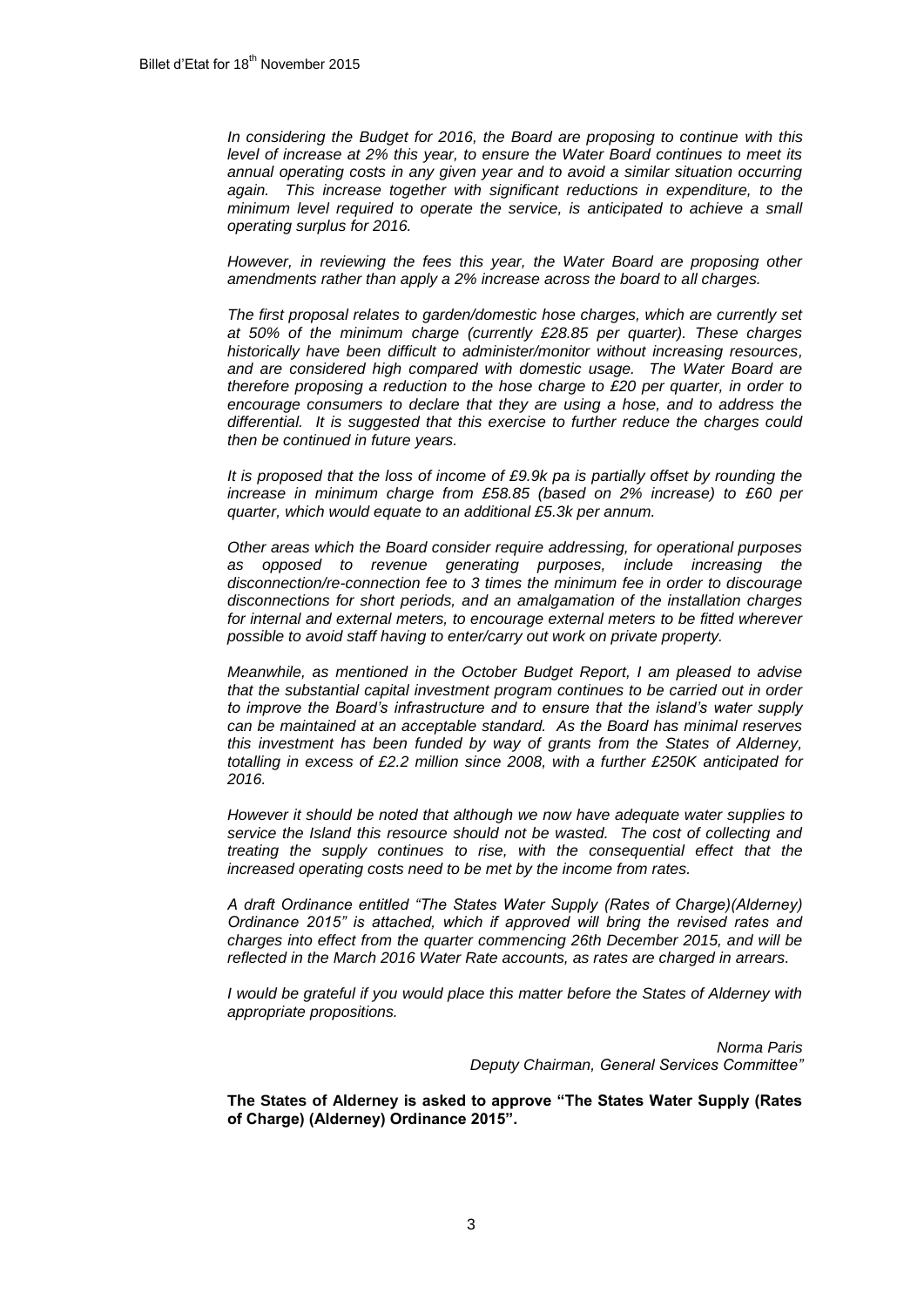### **Item III Questions and Reports**

**The following report on the Living Island Initiative 2013/2015 was received from Mrs Norma Paris:-**

#### *"Living Islands Initiative 2013/2015*

#### *Purpose*

*The purpose of this report is to update the States with regard to the Living Islands Initiative.*

#### *Background*

*The Living Islands Initiative was set up two years ago and has now drawn to a close in its current form. It is a project that has been jointly managed by the States of Alderney, the Alderney Wildlife Trust and the Alderney Society, with a full time Project Manager and Assistant.*

*Our own Wildlife Trust negotiated the receipt of £50,000 from the Strategic Development Fund of the RSWT and the States of Alderney matched that funding and subsequently provided further funding so that work could continue until December 2015. Quite apart from these generous sums, in the true Alderney way, a great many volunteer hours and expert knowledge have also been given and this is very much appreciated.*

*There are many problems which face small island jurisdictions – transport links, the need for economic drivers to stem depopulation, the loss of shops and services and the consequent reduction in the quality of life for residents. The thrust of the project was to seek ways of identifying solutions for these issues on Alderney, such that our experiences would become a case study to help other islands. Feedback from our RSWT partners indicates they feel many useful pointers have emerged.*

*The overall objective could be summed up as the intention to maximise the economic benefits of our natural and heritage assets and encourage our community to value and help look after them.*

*Over the two years this translated into a very wide range of action plans, many of which have been achieved or are work in progress. It is only fair to say that the complex stakeholder relations did lead to some dissent amongst the partners with regard to the project's priorities.*

#### *Key Achievements*

*For the sake of brevity only a few will be highlighted. The most obvious have been the opening of the two heritage sites at Tourgis and Bibette Head, the WW2 Homecoming and Evacuation Events, and our involvement in the Channel Islands Heritage Festival, which is hopefully the start of a closer relationship with Visit Guernsey.*

*Perhaps most important for the future is the success of the specialist tour operators campaign. A good example is NatureTrek who brought two successful trips here this year and are planning another six in 2016. They have 40,000 subscribers all of whom are, by definition, already interested in wildlife holidays.*

#### *Tourism*

*Tourism is very important to Alderney. It employs about 10% of our economically active population and because it is labour intense more jobs are created per % of sector growth than in other industries. 2015 data indicates that the value of*